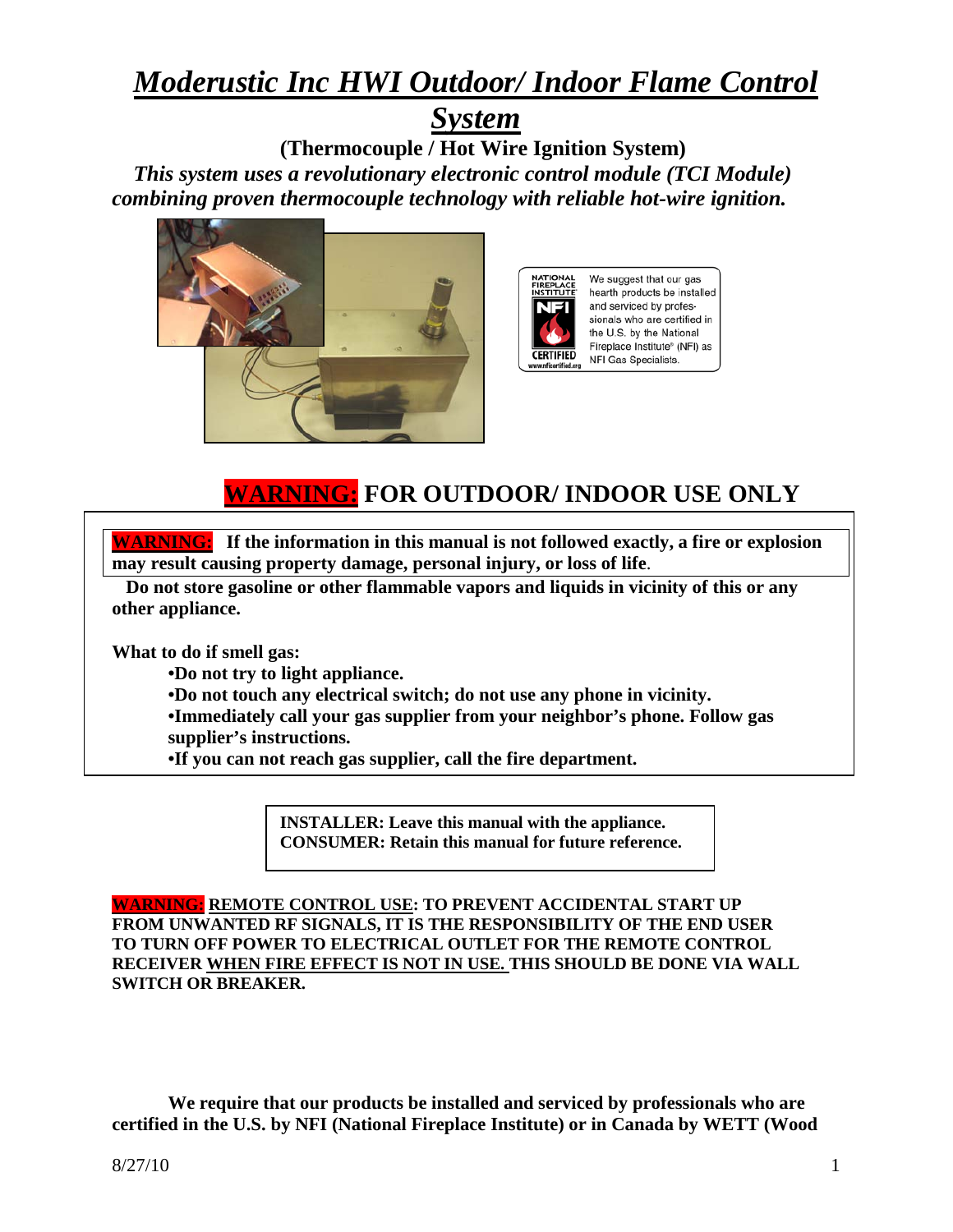**Energy Technical Training). Installer must follow all instructions carefully to ensure proper performance and safety. The manufacturer is not responsible for your actions.**

**IMPORTANT: Confirm your gas type matches the requirement for this system- see label on side of control box.**

 **Gas Pressure**: This should be checked prior to use:

● **Natural Gas Fire Pit:** 

**Supply Pressure:** Minimum: 5.0" W.C.; **Maximum: 7.0" W.C. Outlet Pressure:** 3.0" to 5.0" W.C. **Manifold Pressure:** Nominal 3.5" W.C.

 **● LP Gas:**

**Supply Pressure:** Minimum: 10.0" W.C.; **Maximum: 14.0" W.C. Outlet Pressure:** 10.0" to 12.0" W.C. **Manifold Pressure:** Nominal 11.5" W.C.

**It is the responsibility of the installer to follow all local and State Codes concerning the installation and operation of the fire pit.**

## **INSTALLATION PREPARATION**

Please carefully follow the steps below when: **1)** Selecting the Location. **2)** Construction of the Enclosure. **3)** Installation of the HWI system**.** The steps listed as **WARRANTY REQUIREMENT** must be strictly followed to qualify for product warranty**. Warranty will be void if not followed.**

## **SELECTING THE LOCATION**

**WARNING: HWI SYSTEMS ARE DESIGNED FOR OUTDOOR/ INDOOR USE ONLY.** THE DEALER MUST BE NOTIFIED OF ANY OTHER USE. **WARNING:** FIRE EFFECTS CREATE VERY HIGH TEMPERATURES- IT IS VERY IMPORTANT THAT COMBUSTIBLES BE KEPT AT SAFE DISTANCES.

- **WARRANTY REQUIREMENT**: For installation of 110vac or 24vac powered control systems, it is required to install a wall switch or breaker for the fire pit electrical outlet away from the enclosure to prevent unwanted ignition of the fire pit.
- **WARRANTY REQUIREMENT**: The HWI system location must accommodate a gas shut off outside of fire effect enclosure. The gas line should be a minimum of 3/4" or larger based on fire effect size.
- To enjoy your fire effect, select a well drained location that allows for sufficient clearance from combustible materials.
- Choose a location that allows easy access for installation and maintenance of the HWI system. Make sure that trees and shrubbery are well clear around and above the fire effect.
- Pick a location that allows sufficient horizontal room to enjoy the fire effect while allowing a safe distance from the heat and flame.
- Select a location where the fire effect can be attended during operation. Never leave an operating fire effect unattended or by someone not familiar with its operation or emergency shut off locations.

 **Wooden or solid surfaces such as granite or marble must be located far enough away that they do not reach a temperature of more than 100 degrees F plus ambient air temperature. Example**: If surrounding air temperature is 70, the wood surface temperature must stay at or below 170 degrees F.

|--|

| Under Valve Box            | 6"   |
|----------------------------|------|
| Sides Surrounding Fire Pit | 48"  |
| Overhead Clearance         | 120" |

**IMPORTANT: Overhead Clearance applies to tree limbs and branches only- DO NOT install unit under overhang or ceiling without approved vent hood.**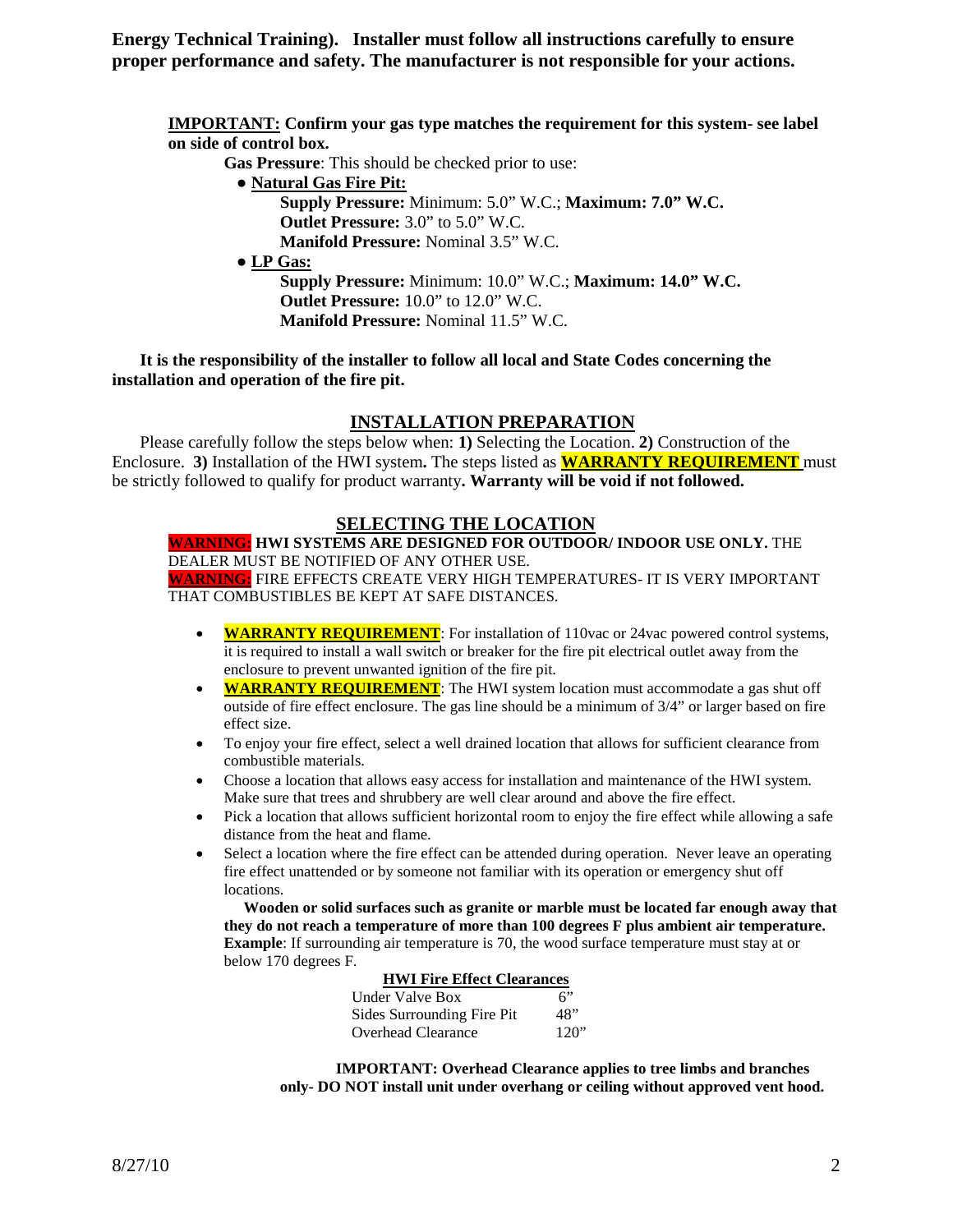## **CONSTRUCTION OF THE ENCLOSURE**

**WARNING:** THERE MUST BE AN ELECTRICAL (WALL SWITCH OR BREAKER) AND GAS SHUTOFF ON THE EXTERIOR OF THE FIRE EFFECT TO ALLOW FOR EASY ACCESS FOR SHUTDOWN OR IN THE CASE OF AN EMERGENCY. **WARNING:** ALWAYS USE PROPER MATERIALS AND CONSTRUCTION FOR GAS SUPPLY,

POWER, AND ENCLOSURE.

- **WARRANTY REQUIREMENT**: The enclosure must be constructed on a stable surface. Make sure that the fire effect is high enough that the HWI system is above the grade to prevent water damage to the controls inside the box. **NEVER** install a HWI system below ground level. Drainage must be provided for the enclosure to prevent water accumulation leading to damage to components in the HWI system.
- **WARRANTY REQUIREMENT**: The enclosure must incorporate 1 vent on at least two sides at a minimum size of **18 sq. inches each** (Example: 3"x 6" or larger) to allow heat within the enclosure to escape. Failure to do so will result in the fire effect automatically shutting down when the internal HWI system temperature reaches 175º F. This could lead to heat damage to internal components. **Some enclosures may require more ventilation based on material, size, and extended use.** This vent may work as a drain as well when installed at bottom sidewall to prevent water build up.
- **WARRANTY REQUIREMENT**: The interior void space of the enclosure surrounding the HWI system cannot be filled with any material (gravel, crushed rock, concrete, etc.)- It is a requirement to have a **minimum of 6"** under the valve box for proper ventilation.
- Select materials that are non-combustible in both initial installations as well as over time.
- Make sure that the structure is level.

#### **INSTALLATION OF THE HWI FLAME CONTROL SYSTEM**

**WARNING: CONFIRM THIS APPLIANCE IS BUILT FOR GAS USED- NATURAL GAS OR LP. DO NOT USE NATURAL GAS APPLIANCE WITH LP OR LP APPLIANCE WITH NATURAL GAS. REFER TO LABEL ON THIS APPLIANCE. WARNING: LP APPLICATIONS: DO NOT USE THIS FLAME CONTROL SYSTEM ON A 12" FIRE RING OR SMALLER- WILL CAUSE BACKPRESSURE & LEAKING OUT AIR MIXER.**

 **CHECK FOR GAS LEAKAGE ON ALL LP APPLICATIONS.**

 **WARNING: GLASS MEDIA USAGE WITH LP GAS- WHEN USING APPROVED DECORATIVE GLASS TO COVER BURNER APPLY ONLY ENOUGH TO HIDE BURNER. APPLYING OVER 1/2" MAY CREATE BACK PRESSURE AND GAS LEAKAGE FROM AIR MIXER RESULTING IN LP POOLING UNDER FIRE PIT. LAVA ROCK MAY BE APPLIED DEEPER DUE TO LARGER SIZE- LAVA ROCK MAXIMUM DEPTH IS 3" ABOVE BURNER.** 

**IMPORTANT: BURN TESTING- IT IS THE RESPONSIBILITY OF THE QUALIFIED INSTALLER TO TEST FOR GAS LEAKS AT ALL CONNECTIONS. ALSO WITH LP GAS THE UNIT MUST BE TESTED WITH MEDIA OVER BURNER FOR CONFIRMATION OF NO BACK PRESSURE CREATING GAS TO LEAK OUT OF AIR MIXER VENTURI HOLES. THIS MAY HAVE TO BE DONE PRIOR TO PLACING IN ENCLOSURE IF NO ACCESS DOOR.** 

- The main gas should already be plumbed to the location of the fire effect area. A flex line coming from the HWI system should be connected to the main gas line. Tighten the flex line fittings to the gas supply stub and to the HWI system. **Avoid sharp bends with flex line to prevent whistling.**
- Turn on main gas supply and check all fittings in and around fire effect for leaks using a leak reactant, leak detector or soapy water. If leaks are found, shut off gas supply repair leaks and retest.
- The 3' power cord can be either tied into the main power supply for use with wall switch or or plugged into remote receiver to use remotely. **POWER MUST BE TURNED OFF TO**



Vents- 2 Total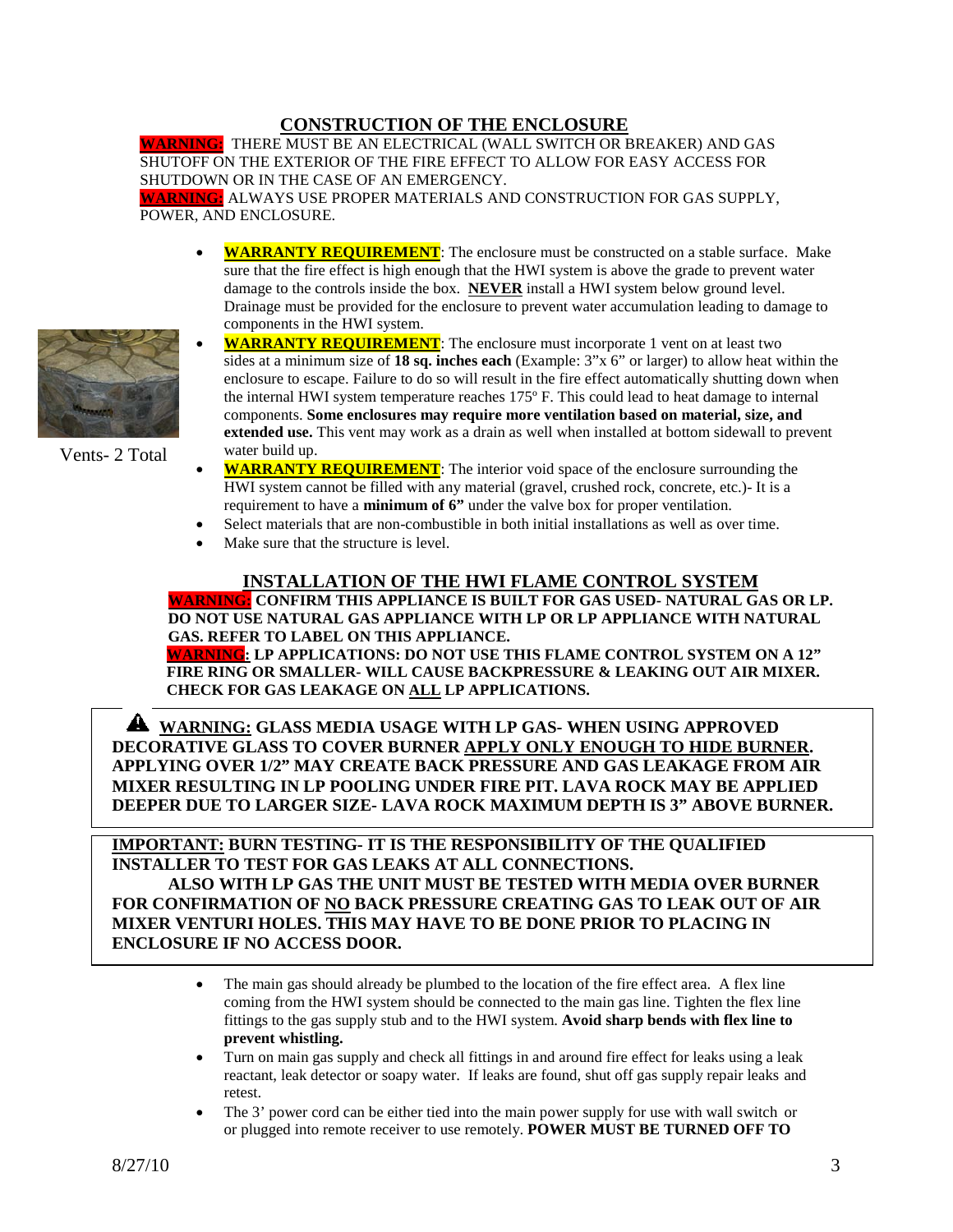

 **The above picture shows "Gas In" & "Gas Out" to main burner**

# **Pilot Assembly Mounting:**

**The pilot assembly should be mounted next to the main burner with pilot flame window lined up with and ABOVE a burner hole. The assembly can be mounted to the pan or to the burner as explained below.**

**WARNING: Do not touch the igniter to any metal material while energized- will blow internal fuse. IMPORTANT: For proper operation, it is required for the pilot assembly to receive fresh air from underneath- cut rectangular hole in pan to size indicated below or larger; If no pan is used, do not block pilot assembly blow out box underside with media (lava rock or glass)- must remain open.**



with flame.



**Pilot Hood**

**Thermocouple**- flame sensing

**Pilot Assembly Pilot Assembly Components**

# **Pan Mounting:**

1) Cut rectangular hole (2.8" x 1.75") in pan for pilot assembly mounting (see drawing below).

2) Drill two (2) 5/32" bolt holes for mounting of pilot assembly.



1.750 Rectangular Hole  $2.\overline{8}00$ 3.850

**Bottom View Pilot Assembly Footprint Top View- note next** 



 **to burner**

**IMPORTANT: a) Pilot assembly should be directly beside burner to ensure main burner ignition.** 

> **b) Center of pilot flame window must be lined up with burner hole and above burner.**



 **Pilot Window** lined up with burner hole.

**Pilot Window**: Above burner.

 **Burner**

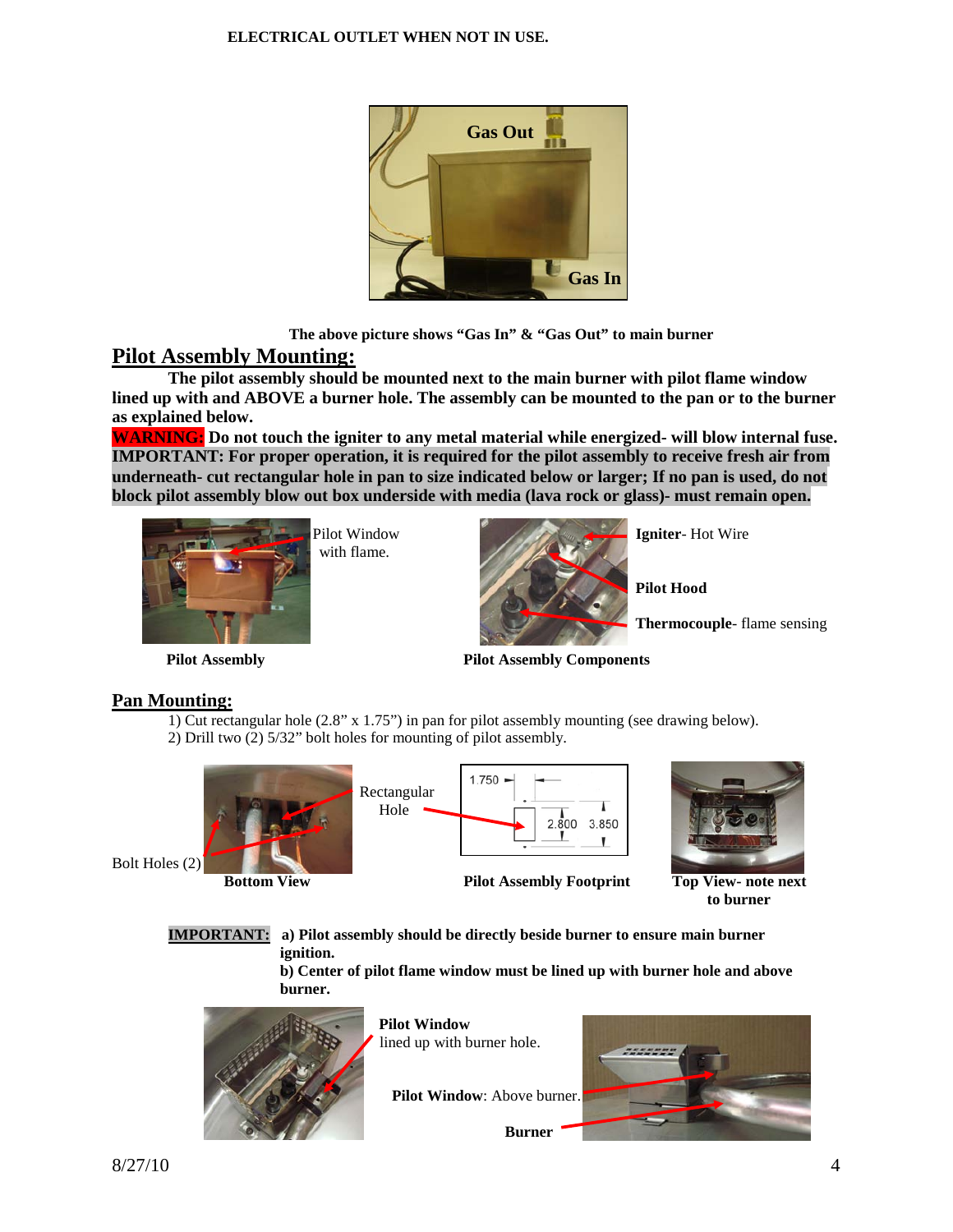#### **Burner Mounting:**

 **The pilot assembly can also be mounted directly to the burner using a U-bolt or bracket. The center portion of the T-pilot hood should be aligned with an orifice of fire ring or burner as shown above.**



## **HWI FLAME CONTROL SYSTEM OPERATION**

**WARNING:** BEFORE USE, BE SURE TO TEST ALL GAS CONNECTIONS FOR LEAKS. DO NOT USE FIRE EFFECT IF THERE IS ANY EVIDENCE OF LEAKING GAS. IF LEAKING GAS IS SUSPECTED, TURN OFF THE MAIN GAS SUPPLY AND REPAIR IMMEDIATELY.

**WARNING: WHEN SYSTEM IS NOT IN OPERATION, POWER TO ELECTRICAL OUTLET MUST BE TURNED OFF VIA WALL SWITCH OR BREAKER.**

**WARNING:** NEVER USE ANY MATERIAL THAT IS NON-POROUS AND HOLDS MOISTURE LIKE GRAVEL, PEBBLES, RIVER ROCK, ETC. THIS MATERIAL, WHEN HEATED WILL CAUSE THE TRAPPED MOISTURE TO BOIL, AND FRACTURE UNEXPECTEDLY. THIS MATERIAL IS NOT SUFFICIENTLY POROUS TO ALLOW HEATED STEAM TO READILY ESCAPE WHICH CAN BREAK AND CAUSE PERSONAL INJURY OR DAMAGE.

**WARNING:** LEAVES, STICKS, WOOD, PAPER, CLOTHING, FOOD MATERIAL, SHOULD ALWAYS BE KEPT AWAY FROM THE FIRE EFFECT. MAKE SURE THAT THERE IS NO VEGITATION OR OTHER OBJECTS OVER THE TOP OR SIDES OF THE FIRE EFFECT THAT COULD INTERFERE WITH SAFE & PROPER OPERATION.

**HWI System Start Up: Initial Start-up:** Several "on/off" cycles may be necessary to purge air in gas lines after system installation. System will lockout after 15 attempts to light pilot: Please power OFF then ON to restart. **Sequence of Operation:**

**1.** The hot wire igniter will be powered (glow red) for 5 seconds before pilot valve opens.

**2. The hot wire igniter will only be powered the initial 15 seconds of the 60 second pilot cycle. This sequence will repeat up to 15 times (~15 minutes) before going into lockout. To reset, turn "OFF" power then back "ON" again.**

**3.** Pilot flame will ignite and warm thermocouple- it may take 30 seconds at times for thermocouple to get hot. If thermocouple is not hot in 60 seconds, system will shutdown then go back to Step 1.

**4.** Once thermocouple is hot, main valve will open allowing main burner to ignite.

**5.** If pilot flame is blown out at anytime, system will shutdown, then automatically restart (Step 1). **NOTE: IF POWER TO FIRE PIT IS TURNED "OFF" THEN IMMEDIATELY TURNED BACK "ON" WHILE MAIN BURNER IS "ON", THE SYSTEM WILL GO INTO LOCKOUT MODE IF THERMOCOUPLE DOES NOT COOL PRIOR TO 30 SECONDS AS A SAFETY FEATURE. TO RESET, TURN "OFF" POWER THEN BACK "ON" AGAIN.**

# **HWI SYSTEM START UP**

1. **STOP! Read the safety information on "What to Do If Smell Gas" (Pg. 1).**

2. Confirm there is no debris in fire effect (as mentioned in warnings) including water.